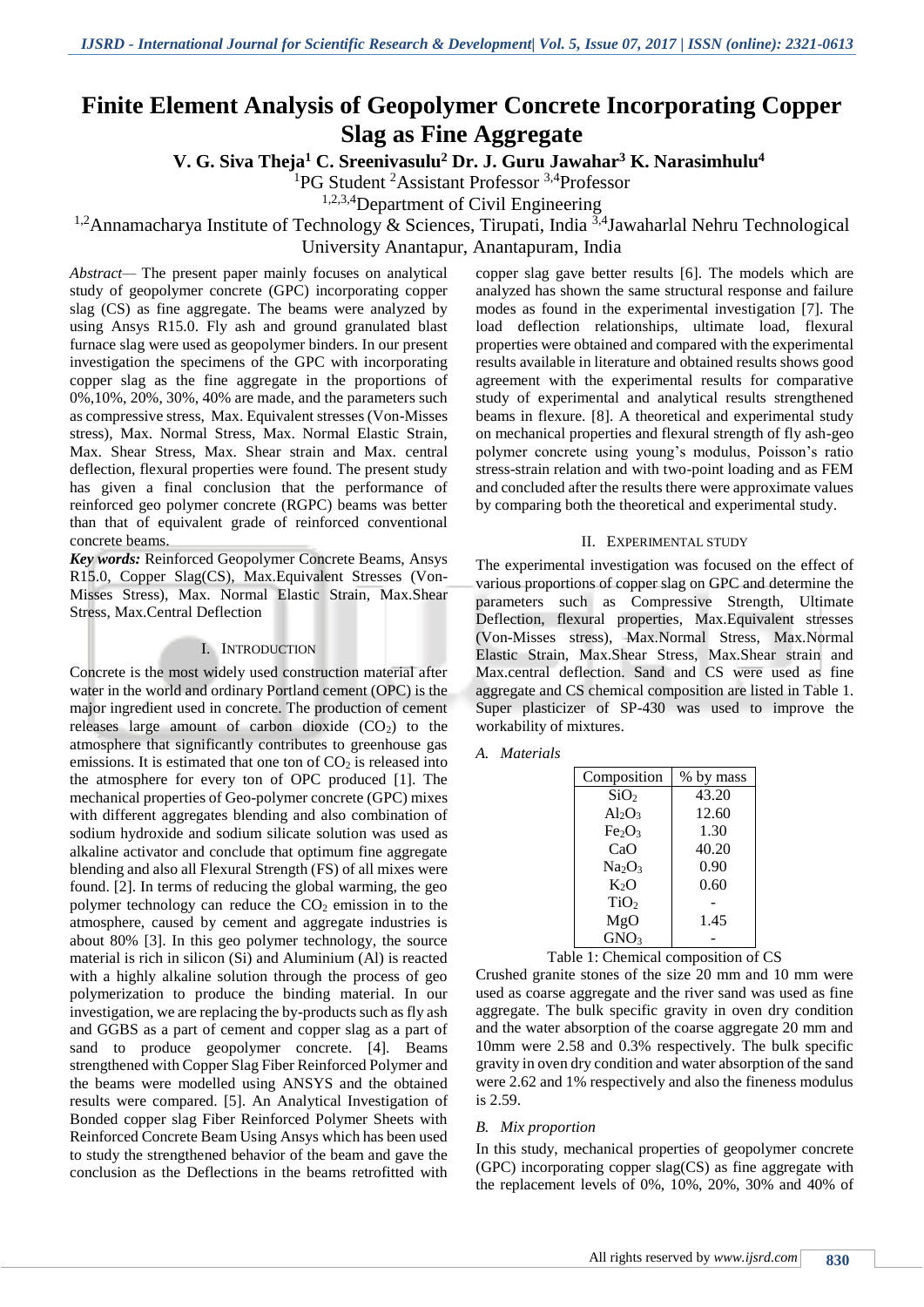copper slag was studied. The design mix proportions of GPC values are shown in Table 2.

| Constituents         | Content of concrete per $m3$ |
|----------------------|------------------------------|
| <b>GGBS</b>          | 242                          |
| Fly ash              | 242                          |
| 20 mm aggregate      | 914                          |
| 10mm aggregate       | 610                          |
| <b>SS</b> Solution   | 121                          |
| <b>SH</b> Solution   | 48                           |
| Super plasticizer    | 3.386                        |
| $\sim$ $\sim$ $\sim$ |                              |

Table 2: GPC mix proportions per  $m<sup>3</sup>$ 

The changing values of sand and copper slag according to different proportions are shown in Table 3.

| Constituents | Proportions per $m3$ |       |        |        |     |
|--------------|----------------------|-------|--------|--------|-----|
|              | 0%                   | 10%   | 20%    | 30%    | 40% |
| Sand         | 648.5                | 583.6 | 518.8  | 453.95 | 390 |
| Copper slag  |                      | 64.85 | 129.7  | 194.55 | 260 |
|              |                      |       | $\sim$ | $-$    |     |

Table 3: Mix proportions of sand and CS

### *C. Reinforcement Details*

Reinforced beams were casted for earlier specified proportions of geo polymer concrete. Reinforcement has four main bars of 12mm dia (2 bars at top and two bars at bottom) and stirrups of 8mm dia at 150mm c/reinforcement is of Fe500 grade steel. The beams so casted were cured for 28 days. The beams were tested after curing for two-point loading in a manually operated loading frame having capacity of 1000kN.

The same experimental beams were analyzed with the loading conditions obtained experimentally by using Ansys R15.0. The values of Ultimate load taken for analyzing is as shown in Table 4 and the values of concrete properties is as shown in Table 5.

| Specimen ID            | Ultimate Load at 28 Days (KN) |  |  |  |  |
|------------------------|-------------------------------|--|--|--|--|
| $0\%$ CS               | 190                           |  |  |  |  |
| 212<br>$10\%$ CS       |                               |  |  |  |  |
| 20%CS                  | 226                           |  |  |  |  |
| 232<br>30%CS           |                               |  |  |  |  |
| 40%CS                  | 239                           |  |  |  |  |
| Toble 4. Ultimate load |                               |  |  |  |  |

| Tavit +. Ontinate ivau |           |             |               |  |  |
|------------------------|-----------|-------------|---------------|--|--|
| Mix                    | Poisson's | Unit weight | Young's       |  |  |
| Proportion             | ratio     | $(kg^3)$    | Modulus (Gpa) |  |  |
| 100% S                 | 0.210     | 2362.949    | 38.495        |  |  |
| $10\%$ CS +<br>90% S   | 0.220     | 2394.455    | 42.586        |  |  |
| $20\%$ CS +            |           |             |               |  |  |
| 80% S                  | 0.234     | 2410.208    | 44.330        |  |  |
| $30\%$ CS +<br>70% S   | 0.239     | 2441.714    | 45.612        |  |  |
|                        |           |             |               |  |  |
| $40\%$ CS+6<br>$0\%S$  | 0.242     | 2457.467    | 46.718        |  |  |

Table 5: Mechanical Properties of Geo Polymer concrete

#### III. ANALYSIS

### *A. Geometrical design in CATIA*

By using Catia software, firstly a solid rectangular path has been taken according to the dimension of the experimental beam and reinforcement has been placed as in the case of experimental beam as shown in Figure 1. The positions of loading conditions and supports has been imposed.



# *B. Assigning of properties to the Geometrical model*

The Geometrical model designed in catia has been imported to Ansys Workbench R15.0. The properties such as Density, Poisson's Ratio, Young's modulus of concrete and Grade of Steel obtained experimentally has been assigned to the model. The values of Density, Poisson's ratio and young's modulus of concrete is as shown in Table 5.

### *C. Meshing*

The geometrical model is divided into number of elements by using isoperimetric meshing is as shown in Figure2.



Fig. 2: Isoperimetric Meshing of the beam

# *D. Boundary conditions and Loads*

The boundary conditions as in the case of simply supported beam has been assigned to the model and the maximum load obtained experimentally for each proportion is assigned to the geometrical model. The maximum load obtained at 28 days of curing for each proportion is shown in the Table 4.

#### *E. Solution*

The parameters which are to be found such as Deflection, compressive stress, flexural properties, Max.Equivalent stresses (Von-Misses stress), Max.Normal Stress, Max. Normal Elastic Strain, Max.Shear Stress and Max.Shear strain can be obtained upon selection.

#### IV. RESULTS AND DISCUSSION

#### *A. Deflection*

From Table 6, the deflection values have been decreased for proportions from 0%CS and attained better results in 40%CS. This is due to the fine material of CS which fills the voids and increases the compressive strength of the concrete which in turn increases the other mechanical properties. The Analytical deflection values have found similar to that of experimental values. And deformation is shown in Figure 3.

| Specimen | Exp. Ultimate | Analytical ultimate |
|----------|---------------|---------------------|
| ID       | deflection    | deflection          |
| $0\%$ CS | 14.76         | 13                  |
| 10%CS    | 13.06         | 11.03               |
| 20%CS    | 11.89         | 10.25               |
| 30%CS    | 11.23         | 9.9025              |
| 40%CS    | 10.56         | 9.75                |

Table 6: Experimental and Analytical Deflection at 28 Days of Curing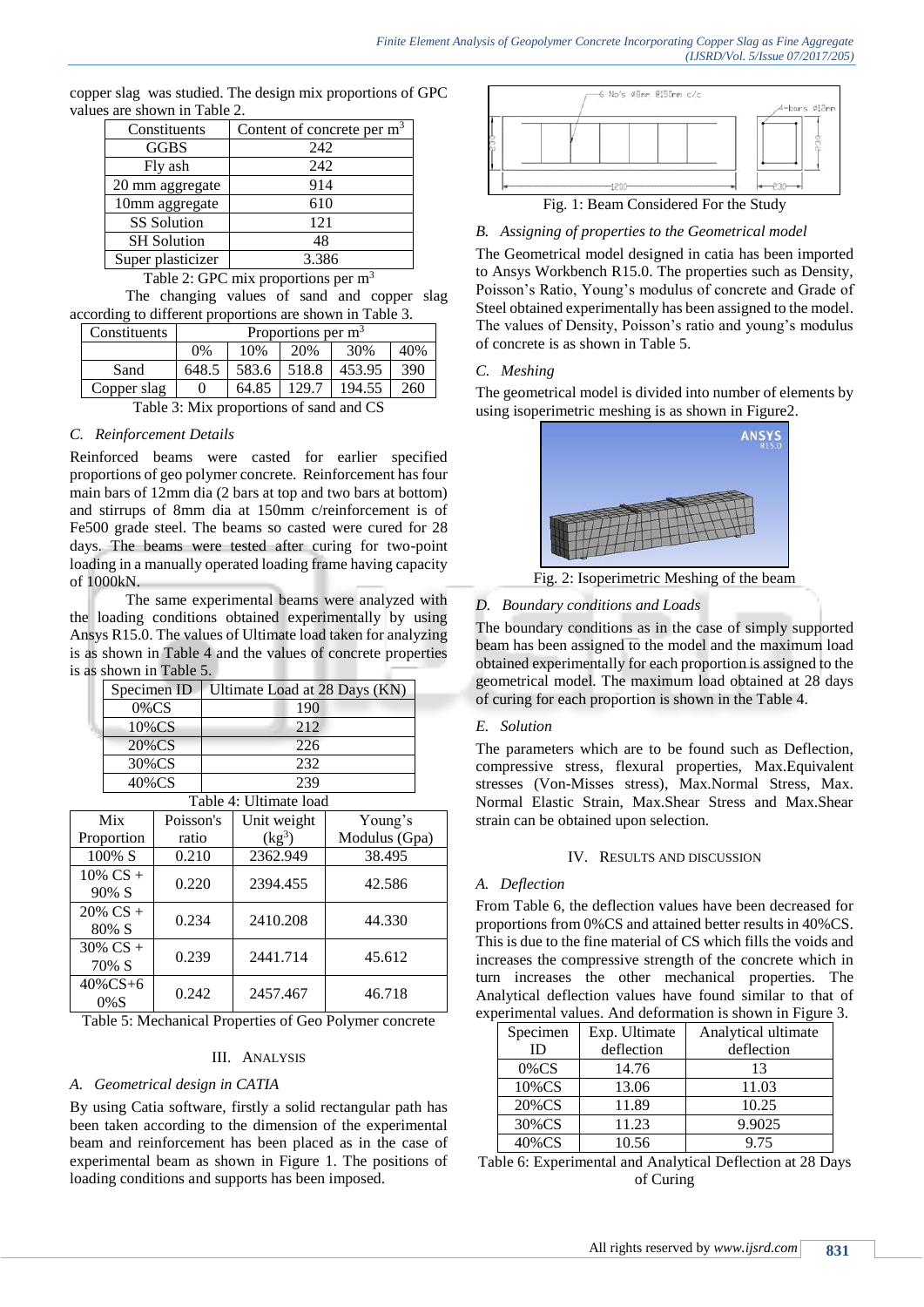

Fig. 3: Deflection of Beam



From Table7, it can be noticed that the values of max. Equivalent stresses increased in Y-direction from 0% CS to 40% CS. The increase in the stress is due to increase in the load carrying capacity. But in with 40%CS grade for the small range of loading the stress taken is very high. The stresses shown in Figure 4.

| Max. Von misses Stresses For 28 Days  |        |  |  |
|---------------------------------------|--------|--|--|
| Specimen Id<br>Max. Von Misses Stress |        |  |  |
| $0\%$                                 | 754.41 |  |  |
| 10%                                   | 852.52 |  |  |
| 20%                                   | 908.81 |  |  |
| 30%                                   | 932.94 |  |  |
| 40%                                   | 961.09 |  |  |

Table 7: Maximum Equivalent Stresses at 28 days of Curing



Fig. 4: Max.Von-Misses Stresses

# *C. Max.Normal Elastic Strain*

From Table 8, it can be noticed that values of maximum normal elastic strain in Y-direction increased from 0%CS to 40%CS. It is to be noted that the CS40% has attained higher strain value at lower load compared to that of GPC.

| Specimen Id | Normal Elastic Strain For 28 Days |             |             |  |
|-------------|-----------------------------------|-------------|-------------|--|
|             | X-Direction                       | Y-Direction | Z-Direction |  |
| $0\%$       | 0.00094                           | 0.00156     | 0.000125    |  |
| 10%         | 0.0011077                         | 0.0017514   | 0.000155    |  |
| 20%         | 0.00118                           | 0.00186     | 0.000165    |  |
| 30%         | 0.0012122                         | 0.0019166   | 0.00017     |  |
| 40%         | 0.00124                           | 0.000197    | 0.000175    |  |



Fig. 5: Max. Elastic Strain

# *D. Max. Shear Stress*

From Table 9, it can be noticed that values of maximum shear stress in XZ-plane has increased from 0%CS to 40% at the bottom of supports. The maximum shear stress occurs at the XZ-plane and at bottom near supports due to which the loading is in vertical direction so it supposed to fail first at the bottom region. The Max. Shear stress is indicated in Figure 6.

| Specimen Id | XY-Plane | YZ-Plane | XZ-Plane |
|-------------|----------|----------|----------|
| $0\%$       | 361.27   | 31.061   | 22       |
| 10%         | 410.66   | 41.347   | 29.737   |
| 20%         | 437.78   | 44.077   | 31.701   |
| 30%         | 449.41   | 45.247   | 32.543   |
| 40%         | 462.97   | 46.613   | 33.525   |

Table 9: Max. Shear Stress



Fig. 6: Max. Shear Stress

# V. CONCLUSIONS

Based on the results of this Analytical investigation, the following conclusions can be drawn:

- 1) It is clearly seen that the load carrying capacity of geo polymer concrete increased with the increase of copper slag replacement.
- 2) The significant improvement in mechanical properties upto 40% CS replacement is mainly due to the fine material of CS which fills the voids and increases the compressive strength of the concrete which in turn increases the other mechanical properties.
- 3) The deflection is maximum at the center increasing gradually from the ends as we have checked the deflections at L/2 and at L/3 distances.
- 4) The compressive strength, equivalent stresses, normal stresses, flexural properties have been gradually enhanced with the increase of the % of copper slag.
- 5) It is noted that shear stress values have increased proportionally with the increase of ultimate load.
- 6) The results of maximum central deflection for the beams with different proportions has been occurred and compared with analytical results and obtained that there was an approximate value that are coinciding with the experimental results.

# **REFERENCES**

- [1] Davidovits J. Geopolymers: Man-Made Geosynthesis and the Resulting Development of Very Early High Strength Cement, Journal of Materials Education, 16 (1994) 91-139.
- [2] C. Sreenivasulu, J.Guru Jawahar, M.Vijaya Sekhar Reddy and D.Pavan Kumar,"Effect of Fine aggregate Blending on short-term mechanical properties of geo